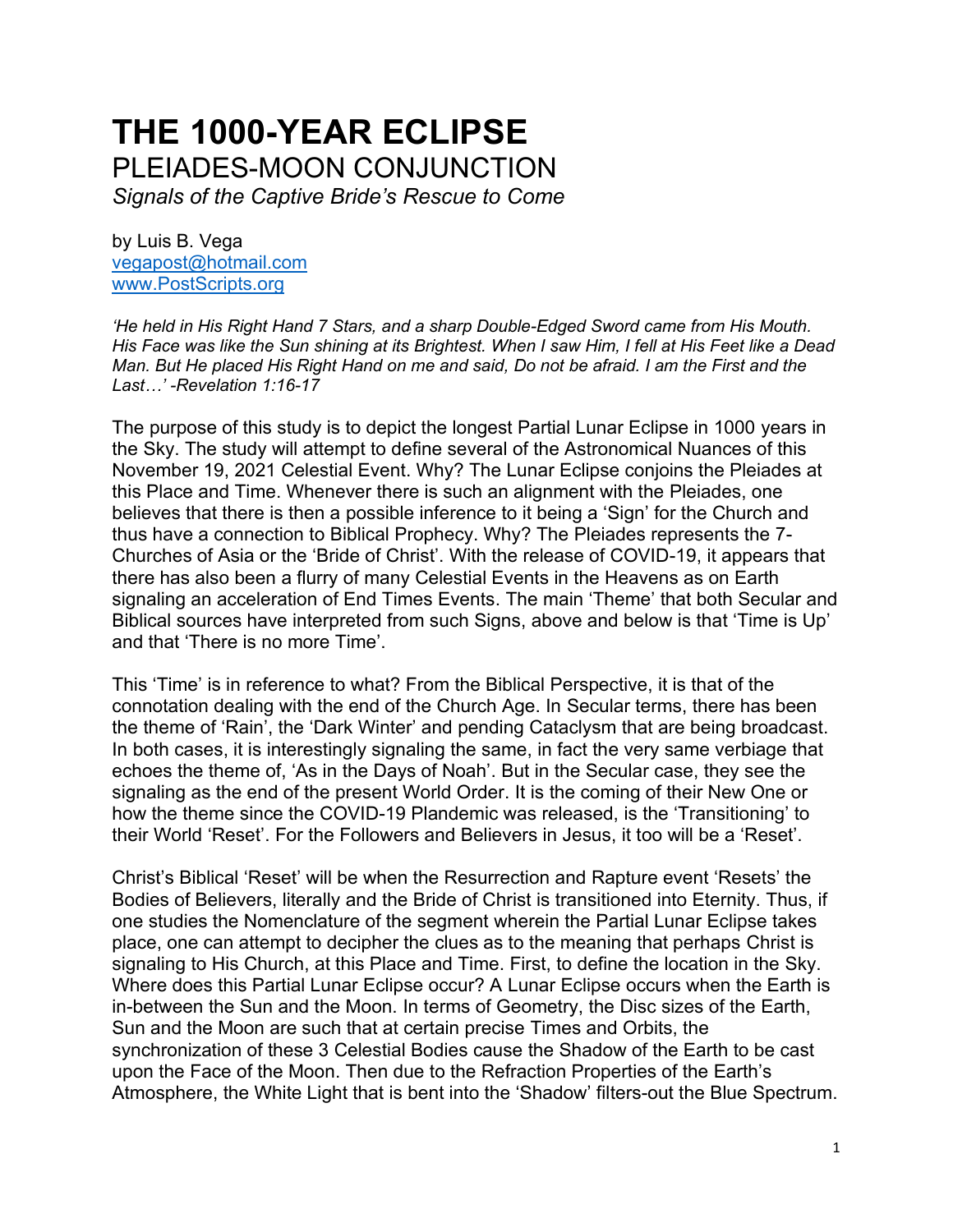### **Cosmic Signaling**

The Lunar Eclipse leaves the Red Spectrum to dominate the Light cast upon the Moon. This Red Light makes the Moon appear to turn 'Blood' Red and thus, a Red Blood Moon. However, aside from Astronomical Properties, such Cosmic Events have taken an Esoteric and Religious connotation. That is, that for the Jewish Nation in particular, such denote a 'Bad Omen' of War, Strife and Death. Conversely, it is when there is a Total Solar Eclipse, where the Moon is in-between the Sun and the Moon, does this signal a 'Bad Omen' for the Gentile Nations. This is in keeping with this study's Biblical Narrative and attempt to interpret such a Cosmic Signaling. Why? In Genesis, YHVH, the Creator set the Sun, Moon and the Stars to 'Signal'. He ordained such Celestial Bodies to be a Clock Time, Seasons, Months, Weeks, Days and Hours, etc.

Moreover, such Eclipses, both Lunar and Solar reoccur in precise patterns that are Mathematically impossible to replicate with such precision. And this is evidence for an Intelligent Design vs. a random Evolutionary Chance, Matter and Non-Causality. As to where the Partial Lunar Eclipse occurs then becomes significant, Biblically speaking as YHVH has ordained such Celestial Synchronization to be for 'Signs'. Signs of what? If one keeps to the current trend of what is understood that is being 'signaled', it is that 'Time is Up', Time has run out. Now, this does not mean, that at such precise Celestial Occurrences, the 'World Will End'. But that as 'Signs' go, the nearness of such an 'Reset' related to the 'End' is near. How 'near'? That remains to be seen or understood.

#### *Faux Tetrad*

| 1. 2021 May 26 | 11:19:53 TOTAL 121        | 1.009 | 03h07m 00h15m e Asia. Australia. Pacific. Americas    |
|----------------|---------------------------|-------|-------------------------------------------------------|
| 2. 2021 Nov 19 | 09:04:06 PARTIAL 126      | 0.974 | 03h28m Americas, n Europe, e Asia, Australia, Pacific |
| 3. 2022 May 16 | 04:12:42 <b>TOTAL</b> 131 | 1.414 | 03h27m 01h25m Americas, Europe, Africa                |
| 4. 2022 Nov 08 | 11:00:22 <b>TOTAL</b> 136 | 1.359 | 03h40m 01h25m Asia, Australia, Pacific, Americas      |
|                |                           |       |                                                       |

Nevertheless, also consider that this November 21, 2021 Partial Lunar Eclipse is the 2<sup>nd</sup> of 4 in a successive series that started in May of 2021 and will conclude in November of 2022. It is rather interesting that the other 3 Lunar Eclipses are Total. Thus, by this 2<sup>nd</sup> Eclipse not being Total, but nearly, which is odd in itself, the series missed being a fullon Tetrad. A Tetrad is a sequence of 4 Total Lunar Eclipses. If on remembers the Tetrad hype of 2014-15, that is what this series could have been. Why mentioned this? It is that during such Tetrads, major Prophetic Events dealing with the Nation of Israel, in particular have occurred; either before, during or after the Tetrad elapsed. What one then wants to point out, is that this Partial Lunar Eclipse occurs in conjunction to the Pleiades Star Cluster in the Constellation of Taurus. This is the Key.

In Biblical Terminology, the Moon is a Euphemism for the Bride of Christ as it reflects the Light of the Sun, that being Jesus, the Groom, etc. The Pleiades 7-Star Cluster represents the 7-Churches of Asia as well as the Candelabra of Lights and is called the Congregation of the King or Shephard, etc. In Revelation, it is Jesus who holds the 7- Stars. This Star Cluster is famous since Ancient Times. The 7-Stars are in the 'Neck' area of the Sign of Taurus. Now, according to Ancient Nomenclature, Taurus represents the 'Fierce Anger of the Judge'. It is also a simile of the 'Beast' that has captured the 7 Maidens of the Pleiades. This Beast is coming, in Judgment and its Head has the famous Eye or 'Bull's Eye' imagery and association with the All-Seeing Eye of Lucifer.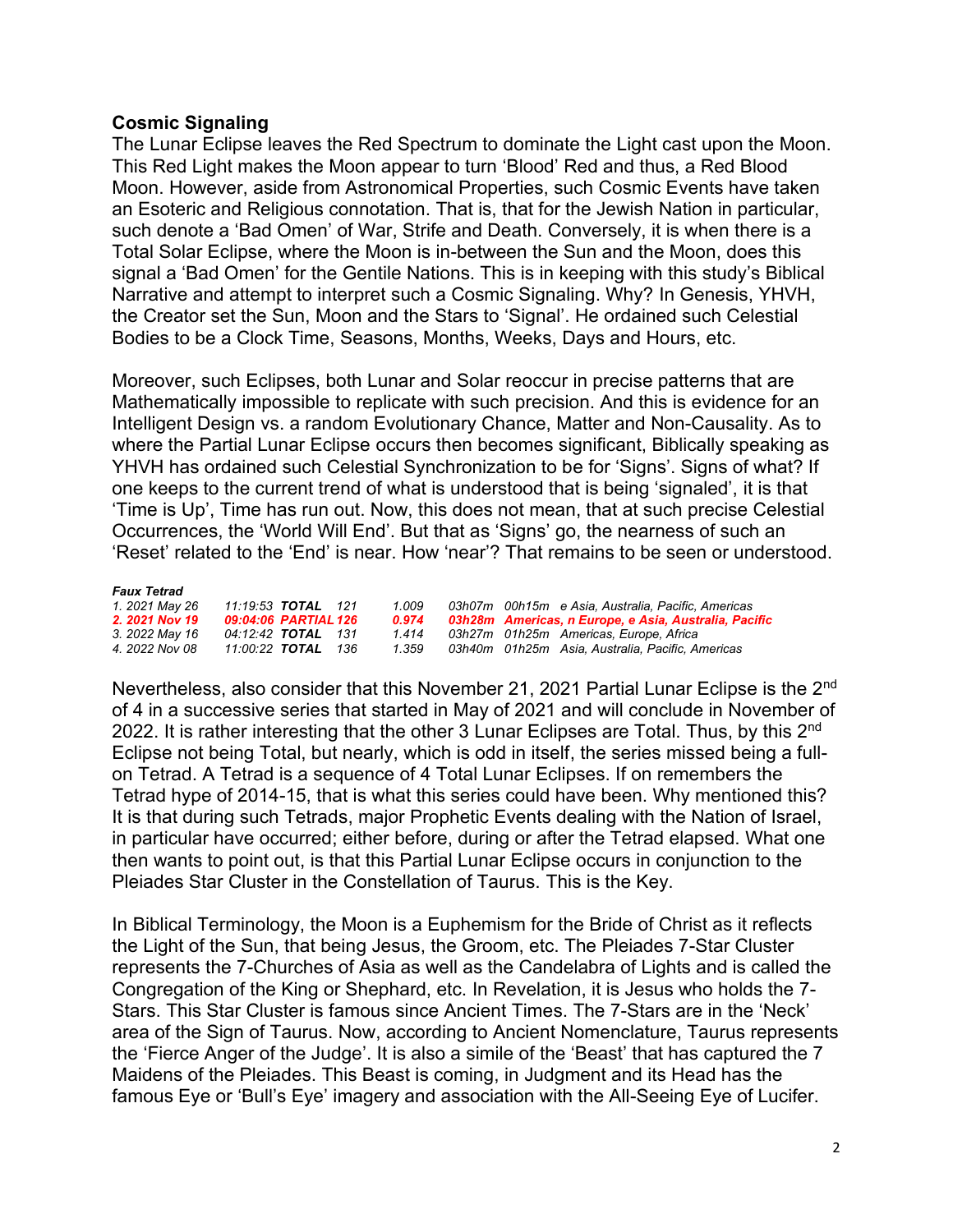#### **Guardian of the Gate**

Moreover, the 2 Horns of Taurus bisect the Ecliptic and it thus configures a 'Pyramid' Motif that is utilized by the Luciferians, the Masons, and the Occult, etc. The Bull or Beast in this case becomes a euphemism for Lucifer that is also depicted charging at the Silver Gate of Heaven. His intent is to ram through the Gates of Heaven past Orion and invade the Kingdom of YHVH and assume the Throne. This is the 'Celestial Battle' or Conflict in that the Sentinel or Guardian of the Gate, Orion, the Light Bearer is confronting the Bull. In this interpretation, Orion is the Motif representing Jesus. He is the Conqueror that has confronted Lucifer at the Cross of Calvary, the Gate to Paradise and has won the War to Rescue the 7-Maidens from the clutches of the 'Beast', etc.

This Taurus-Orion Constellation depiction is akin to a 'Celestial Bullfight'. It is Orion or Jesus that vanquishes the mighty Beast or Lucifer that captured Eve in the Garden through Lies and Deception. It is Orion or Jesus that has now claimed the Bride, that was captive, but is to set her free at the Resurrection-Rapture event. And that He prevents Lucifer from invading and conquering Heaven, as He, Jesus is the Captain of the Host of the Armies of Heaven, etc. The various Names of the Stars that make up Taurus, thus reveal the central theme of this Place and Time that the Eclipse is signaling. It complements the Storyline of the Messiah in the Mazzaroth, or the 12 Signs in the Sky. They tell of the Plan of Redemption found, actualized and realized in Jesus. For example, the 'Horn' of Taurus above the Ecliptic, where the Sun travels in a straight line from Earth's perspective has at its end-point the Star named, El Nath.

This star means, the 'Heel', the 'Pierced one' or the Slain. It touches on the other Constellation that is part of the Taurus Sign, named Auriga, the Shephard. This Shephard Motif speaks of Genesis 3:15 in how the Enemy would piece the Heel of the Seed of the Woman, who is Jesus and depicted also as the Shephard. This is, after all what Jesus said of Himself, that he was the Good Shepherd that was Pierced at the Cross of Calvary for the Sheep. Or in this case, the 'Captive 7-Stars of the Pleiades', also called the 7-Daughters of Atlas. Another interesting Name is how within the Hyades, or the face of Taurus, 1 of the 5 Stars is named Chamukay. This Name has a connotation of having do to with a 'Net'. As in a Fishing Net. Consider that such Names all related to aspects of the Gospel Storyline in how in terms of the Bride of Christ, there would be a specific amount 'Caught in the Net' to then conclude the Age of the Fish.

This innuendo and inference are depicted after the Resurrection of Jesus as the Disciples had, 'Gone back to Fishing'. One day, after a long period of catching nothing, Jesus appeared to them at the shore and instructed them to cast the 'Net'. The specific Number of Fish caught was noted as being 153. This is a Sacred Mathematical Coefficient that in the Esoteric understanding, deals with the Vesica Pisces and that of Reproduction and Multiplication. And is that not what the Gospel Commission has been all about? That is to Fish for Men as Jesus commanded the Disciples and that Jesus would be with that 'Catch' until the 'End of that Age'. What Age? The Age of the Fish, Piscis that has, by the way Astronomically ended and now it is the Age of Aquarius, or that of the coming AntiChrist soon thereafter. This is way on both sides, the signaling is clearly being communicated that the present 7-Star Church is about to be Rescued.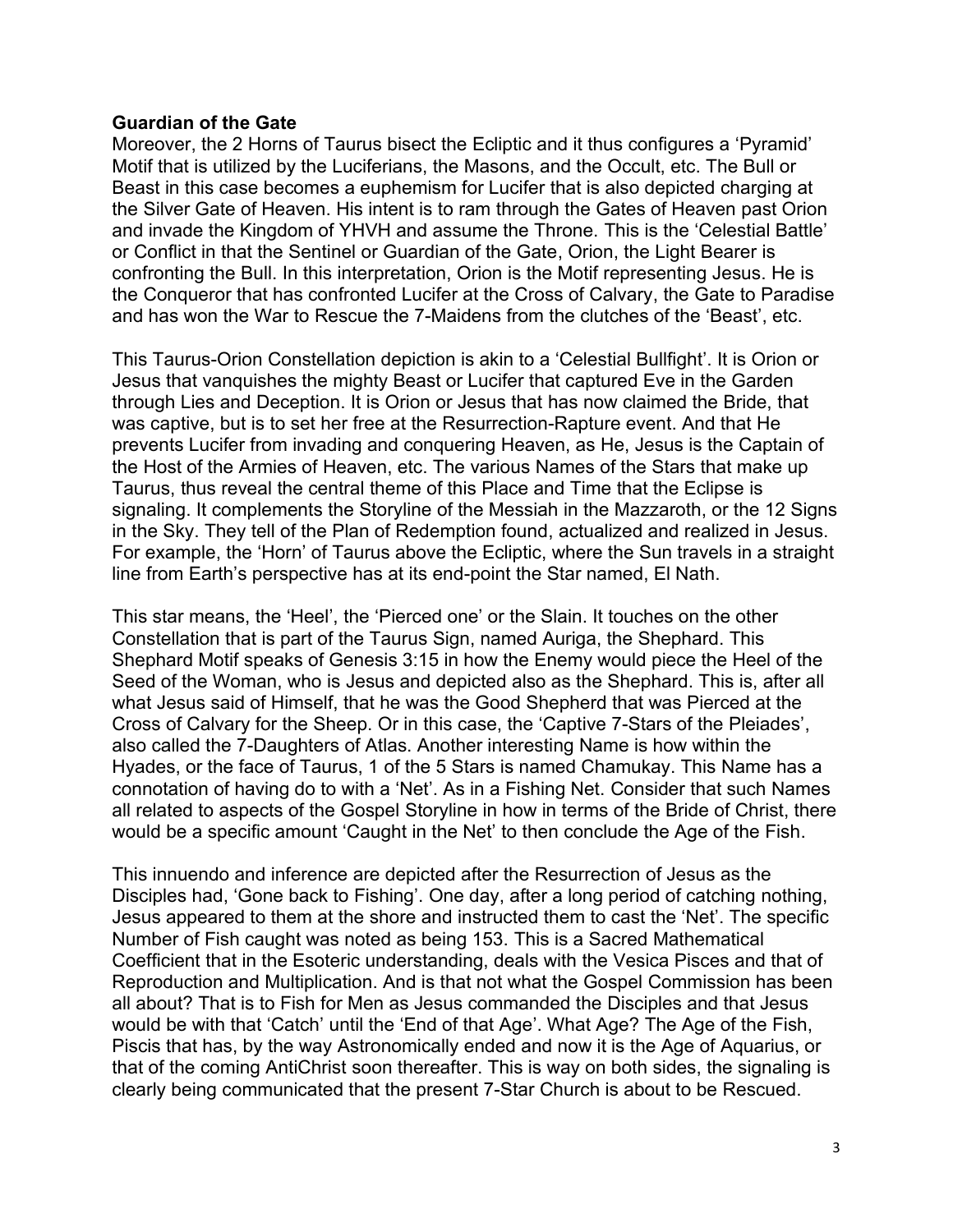#### **End of the Church Age**

At the end of what Age is that? The Church Age, the Age of Grace, etc. Thus, as one can sense, there is a rich array of possible Prophetic Inferences that confirm the Biblical Narrative, that indeed the End of the Present Age is about to end. And perhaps such Lunar and Solar Eclipses, occurring in conjunction to the Pleiades and other key Places and Times are a way of signaling to the Bride that such a time is coming and to take note of this particular segment of the Mazzaroth Storyline that is presently being Celestially highlighted. And how is the Biblical Narrative related to the depiction of this 1 in a 1000-Year Lunar Eclipse conjoining the Pleiades in Taurus at this time?

Consider that the end of the Age of the Church has been likened to such a tenuous Conflict and Contention that has had the 7-Star Pleiades under 'Lockdown' by Taurus. And it is going to have to take a 'Jail Break', metaphorically speaking that will end with her Liberation. But not just in Earthly terms, but a Liberation of the Body, and one in which will come as the result of the Resurrection and Rapture event. As that is what precisely will conclude the Gospel Commission of the Church Age. All 'Commissions' have an End-Date. And at which time, the '153<sup>rd</sup> Fish' will have been 'Caught'. And it will be the time for the Catch or the Harvest to be brought in to the shore to Jesus.

Many are skeptical of such Celestial Signs, and this mostly coming from within the Body of Christ. This is only because such Knowledge has been suppressed, from without and from within. Here is an example of how the Numerical Coefficients 'signal' certain aspects that can be clues to be used to relate such Celestial Events to Biblical correlations. Perhaps. Of course, one can be reading too much into the 'Sign'. However, consider that this is the longest Lunar Eclipse in a 1000 Years. In terms of time, it is understood that after the Rapture and the 7-Year Tribulation to conclude the 6000- Years of Human Rebellion, there will be a 1000-Year Kingdom ruled by Jesus on Earth.

This occurs when Jesus returns with the Bride to do just that at the end of the last Week of Years to close-out National Israel's Discipline. Then, consider how the overall duration of the Eclipse lasts for 6 hours and 2 minutes. It is understood that the Number 6 is the Number of Man, and that of the coming AntiChrist for that matter, 6-6-6. But that in correlation, the Time of Man has been only thus allotted to be 6 Period of 1000 Years. And that the Church Age has been allotted 2 Segments or 2000 Years, as such. In the research, it was also noted that the last time a Lunar Eclipse lasted this long was in 1440. Since there is no 'Zero', it is only a place holder, the coefficient is then really 144.

Where does one see this 144 correlation in the Bible? It is how when after the Resurrection and Rapture event occurs, there will also be a Gospel Commissioning 'Reset' thereafter. It will be one done by Jesus Christ in that He will Commission 144,000 Jews from the 12 Tribes of Israel to take up the Mantle of the Gospel. It will be much like at the departing of Elijah, where Elijah as a type of the Bride of Christ gets Raptured. Then Elisha, as the type of Israel to be left behind, takes-up the Call. This is what will occur during the Tribulation Period and is evidence that the Bride of Christ is 'Rescued' beforehand by the 'Prince', Orion. It is because the Bride is not appointed to Wrath, as the Constellation Taurus bears this out with her Rescue Rapture.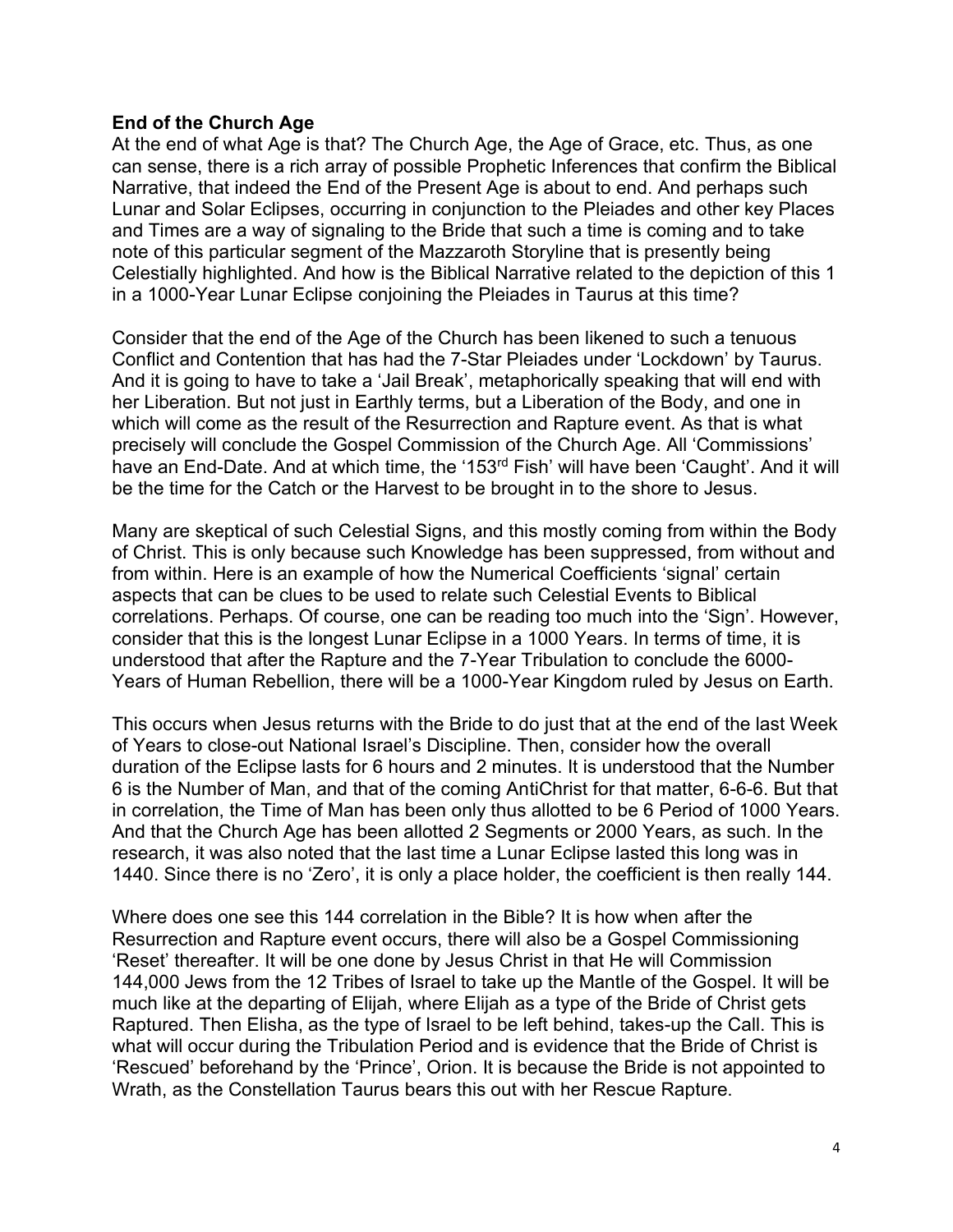What is also interesting to note is that this Lunar Eclipse at the Taurus-Orion Celestial Conflict for the Pleiades in front of the Silver Gate, is also mirrored at the Golden Gate with Ophiuchus and Scorpio, at the same time. It is where the Sun accents the same Iconic Contention that is occurring during the Lunar Eclipse. Likewise, there is a 'Piercing' of the Heel Motif as the Stinger of Scorpio pierces the Heel of Ophiuchus that is wrestling-down the Serpent attempting to usurp the Crown. So, it is from this Place and Time, that the Sun, on the other side of the Sky, aligned with the Earth and Moon casts its Shadow from the Constellation of Libra, the Sacrificial Altar.

In this Celestial depiction, is the Sun confronts the 'Enemy', Scorpio that has the Mortal Head Wound depicted by the Giant Red Star, Antares head-on. Metaphorically, it is as if Jesus, the Bride's Sun of Righteousness goes before to make the way and confronts the Enemy that seeks to devour her on the Altar of Slaughter, i.e., Libra. It is precisely where Mercury will be at and with Mars, the God of War is to follow. Meaning? There will be intense Spiritual Warfare waged against the Bride of Christ for the Battle is at the Gates of Heaven, to get into Heaven.

And when that Place and Time does actually occur for the Rescue, War is soon to follow as a consequence thereafter. The Luciferians on Earth know that the 'Transition' or Translation of the Bride to be taken through the Gates to Heaven is pending. And such Evil Forces seek to prevent her Rescue and Escape. So, what is the point or overall arching message perhaps? Again, given the 'Lateness' of the Hour, many that are 'Watching' the Signs of the Time are sensing that Time is indeed running down to something. A Transition, a Conclusion, a 'Reset' will soon take place, mutually.

Thus, if such interpretations are valid, then this is why one needs to examine such Celestial Conjunction like this 1000-Year Lunar Eclipse and its counterpart that occurs on December 4, 2021. This Total Solar Eclipse will have its Totality occur directly over Antarctica. And here too, one can delve into and begin with the Esoteric Nuances of how it has been shown that there is indeed evidence of Ancient Alien Subterranean Bases, Ancient Atlantean-type of Pyramid Cities, Nazi collaboration in preparation of their AntiChrist's 'Debut'. This will take place once the Reset is made and the Resurrection and Rapture event has occurred.

Until then the 'Fight' at the Gates will be the most intense and severe on Earth in these Last Hours of the Church Age. So, such has been an overlay of the possible Biblical interpretations of what this Partial Lunar Eclipse of November 19, 2021 signals prophetically perhaps. It is message that the 7-Star Pleiades Church, the type of Bride of Christ is not forgotten and to stay in the Fight and Watch for her soon Deliverance. And that the Creator is 'signaling' her to keep Watch in this 'Last Hour'. That the Champion, Orion, is signaling her and assuring that the Rescue is soon to come as 'Time is Up', there is no more Time, as in the Days of Noah. It was when that the World came to an end. But Noah, finding Favor or Grace with YHVH was Rescued from the Wrath that befell them and will again now.

 $\mathcal{L}_\text{max}$  , where  $\mathcal{L}_\text{max}$  , we have the set of the set of the set of the set of the set of the set of the set of the set of the set of the set of the set of the set of the set of the set of the set of the set of